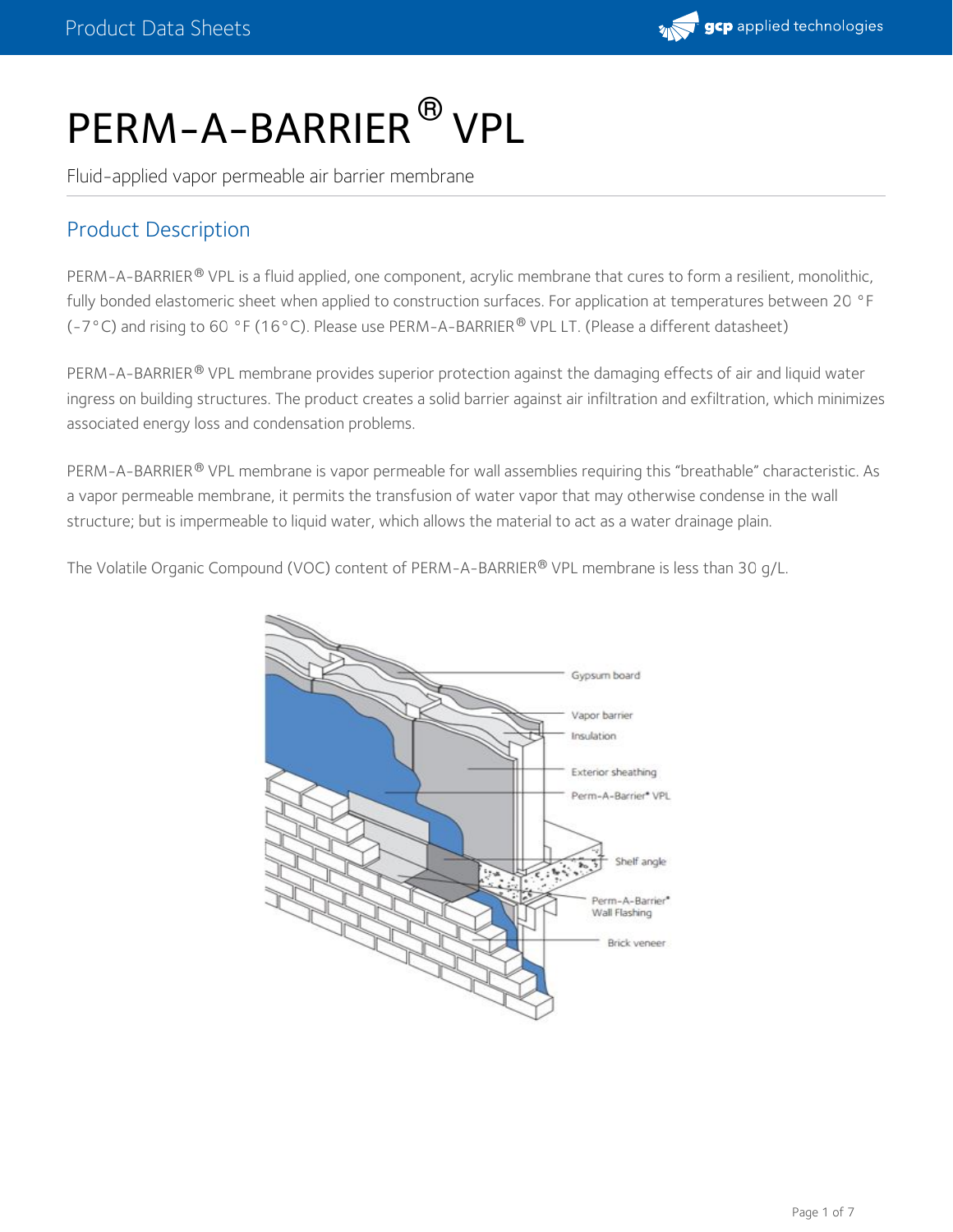

## Product Advantages

- Fire resistant meets NFPA 285 as part of various wall assemblies with foam plastic insulation
- Plasticizer, Phthalate and Halogen-free safe and environmentally-friendly
- Air tight protects against air passage and associated energy losses. Meets new ASTM E2357 standard
- Vapor permeable prevents moisture from being trapped in the wall cavity by allowing walls the ability to dry
- Single component fast and easy application with simple spray equipment
- Fully bonded transmits wind loads directly to the substrate
- Seamless continuous membrane integrity with no laps
- Damp surface tolerant can be applied to damp-totouch surfaces
- Strong adhesion to common construction substrates such as wood, block, concrete, OSB, gypsum sheathing and metal
- **•** Compatible with PERM-A-BARRIER® Flashing Systems

## Principal Applications

Vapor permeable air barrier for new and remedial commercial and residential applications:

- Concrete block walls with brick veneer or pre-formed cladding panels
- Steel or wood stud walls with exterior gypsum sheathing, brick veneer or pre-formed panels, plywood and OSB

## System Components

- **PERM-A-BARRIER® VPL membrane for vertical applications**
- S100 [Sealant](https://gcpat.com/solutions/products/perm-a-barrier-air-barrier-system/perm-a-barrier-s100-sealant) one part neutral curing, ultra low modulus silicone sealant for detailing and joint treatments
- **[BITUTHENE](https://gcpat.com/solutions/products/bituthene-post-applied-waterproofing/bituthene-liquid-membrane)<sup>®</sup> Liquid Membrane** for details and terminations
- [PERM-A-BARRIER](https://gcpat.com/solutions/products/perm-a-barrier-air-barrier-system/perm-a-barrier-wall-flashing) Wall Flashing heavy duty fully adhered membrane for through-wall flashing detailing **®**
- **[PERM-A-BARRIER](https://gcpat.com/solutions/products/perm-a-barrier-air-barrier-system/perm-a-barrier-detail-membrane)® Detail Membrane** flexible, fully-adhered membrane for detail flashing areas
- [PERM-A-BARRIER](https://gcpat.com/solutions/products/perm-a-barrier-air-barrier-system/perm-a-barrier-aluminum-flashing)® Aluminum Flashing flexible, aluminum faced, fully-adhered membrane for detail flashing areas

## Installation

#### Safety

Refer to product label and Safety Data Sheet before use. All users should acquaint themselves with this information prior to working with the material. Carefully read detailed precaution statements on the product labels and SDS before use.

SDSs can be obtained from our web site at gcpat.com or by contacting us toll free at 866-333-3SBM (3726).

#### Surface Preparation

All surfaces must be sound and free from spalled areas, loose aggregate, loose nails or screws, sharp protrusions or other matter that will hinder the adhesion or regularity of the membrane installation. The surface must also be free from frost, dirt, grease, oil or other contaminants. Clean loose dust and dirt from the surface by brushing or wiping with a clean, dry cloth.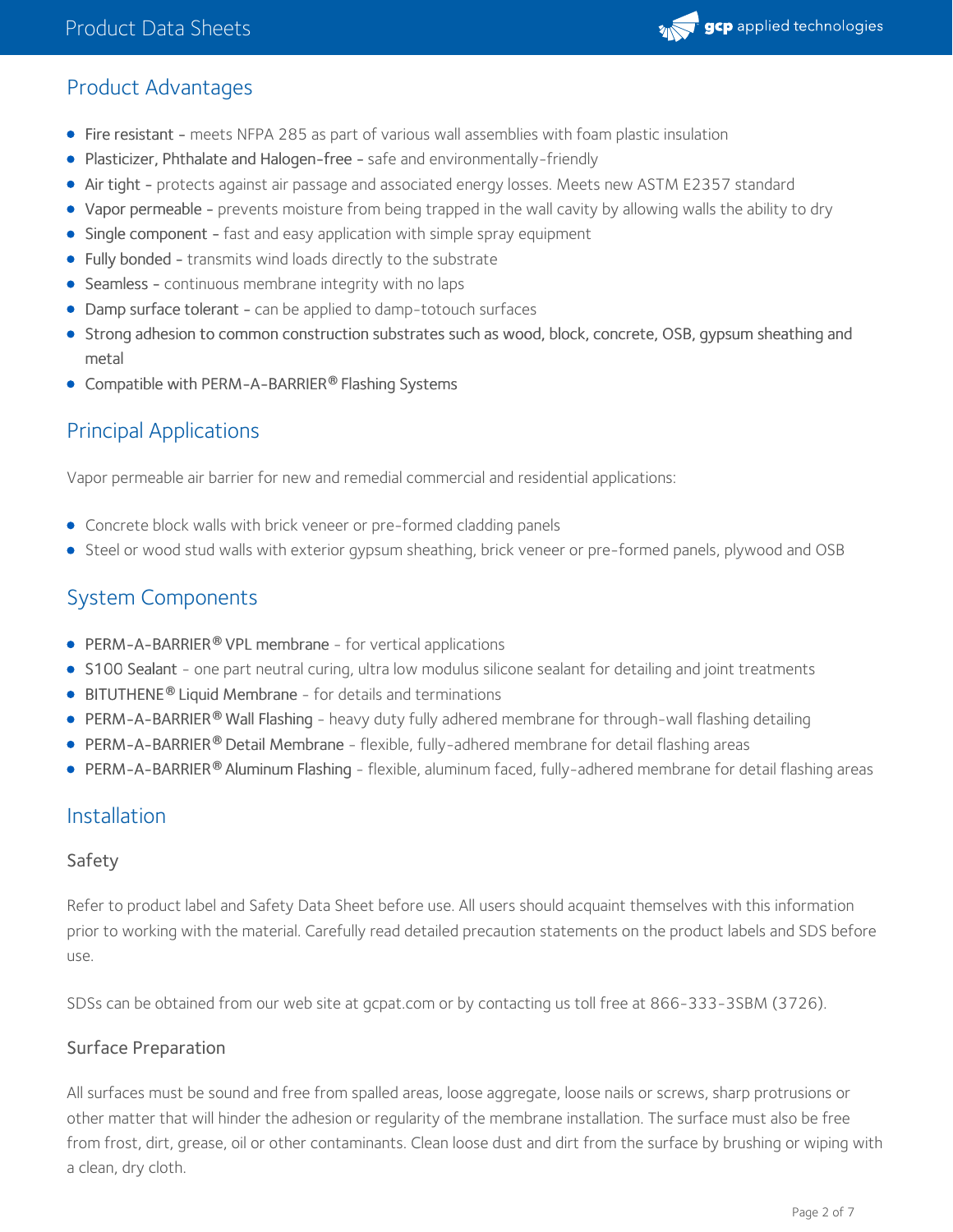

#### Concrete and Other Monolithic Cementitious Surfaces

Surface irregularities greater than 1/4 in. (6 mm) across and/or 1/8 in. (3 mm) in depth should be pre-treated with BITUTHENE® Liquid Membrane or repaired with a lean mortar mix or nonshrinking grout. Remove concrete form lines and any high spots greater than 1/8 in. (3 mm) in height to ensure uniform surface. On highly dusty or porous substrates it may be necessary to apply a scratch coat of PERM-A-BARRIER® VPL membrane prior to spraying to full thickness.

PERM-A-BARRIER® VPL membrane may be applied to green (minimum 3 day cure time) concrete or over damp totouch surfaces Remove any visible water prior to application.

#### Concrete Masonry Units (CMU)

The CMU surface should be smooth and free from projections. Strike all mortar joints full and flush to the face of the concrete block. Fill all voids and holes, particularly at the mortar joints, with a lean mortar mix or nonshrinking grout. Alternatively, a parge coat (typically one part cement to three parts sand) may be used over the entire surface.

#### Exterior Sheathing Panels

PERM-A-BARRIER® VPL membrane may be applied directly to exterior sheathing panels such as exterior drywall, plywood and oriented strand board (OSB) and glass faced wall boards. To avoid deflection at the panel joints, fasten corners and edges with appropriate screws. Fasteners should be driven flush with the panel surface (not counter sunk) and into the framing system in accordance with the manufacturers recommendations. Completely fill the sheathing joint with S100 Sealant and then install a scratch coat (approx. 15-30 mils) of S100 Sealant with a margin trowel or similar onto the face of the sheathing approximately 1 in. (25 mm) on each side of the sheathing joint, ensuring the edges are tapered to prevent shadowing of the spray application. Once the sealant is tack free, the PERM-A-BARRIER  $^\circ$ VPL membrane may be applied.

#### **Detailing**

Detailing should be completed prior to applying the full coverage of PERM-A-BARRIER® VPL membrane. The field application should completely cover the detail areas to provide a continuous membrane.

For a complete description and instructions on individual details, consult the separate detail sheets found on our web site at gcpat.com.

Transitions to beams, columns, window and door frames, etc. should be made with a strip of PERM-A-BARRIER® Detail Membrane, PERM-A-BARRIER® Aluminum Flashing or PERM-A-BARRIER® Wall Flashing product. Only PERM-A-BARRIER ® Wall Flashing membrane can be used for through wall flashing applications or under masonry units. Optimum adhesion will be achieved when the membrane or flashing is lapped onto the cured PERM-A-BARRIER® VPL membrane. As soon as it is cured (approximately 24 hrs after application at 50% R.H, 68°F), the product is ready to accept selfadhered membranes or flashings.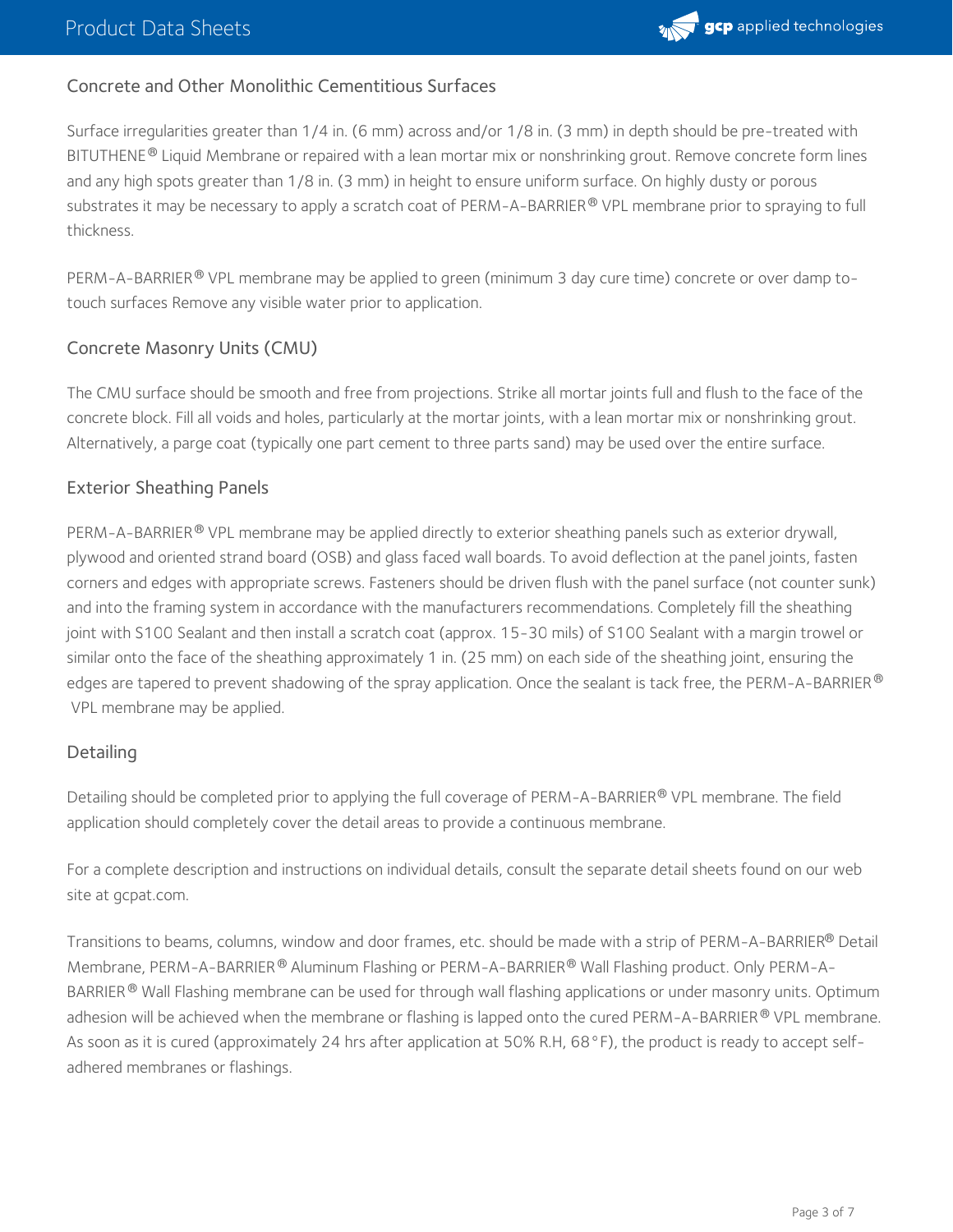

A minimum 6 in. (150 mm) wide strip of PERM-A-BARRIER®Detail Membrane, PERM-A-BARRIER® Aluminum Flashing or PERM-A-BARRIER® Wall Flashing product should be installed and centered over all outside corners ensuring that all horizontal laps shed water. Installation of the self-adhered flashing at corners may be installed prior to the PERM-A- BARRIER  $^{\circledR}$  VPL LT application in accordance with the applicable data sheet and installation instructions or after the PERM-A-BARRIER® VPL LT product has cured. Avoid installing S100 Sealant under self-adhered flashing. Best practice would be to install corner flashing prior to detailing exterior sheathing joints with S100 Sealant. Any gaps around penetrations should be grouted solid or caulked with BITUTHENE® Liquid Membrane or a polyurethane sealant prior to the PERM-A-BARRIER® VPL membrane application. Refer to GCP standard penetration details.

#### Membrane Application

PERM-A-BARRIER® VPL product can be installed through a spray application. It may be applied by roller or brush, however spray application is the preferred method. If applying PERM-A-BARRIER ®VPL product by roller or brush, multiple material passes may be necessary to ensure that the required wet thickness is achieved.

Contact GCP for further details of local applicators, application techniques and spray equipment.

Application Temperature - In spray applications, PERM-A-BARRIER® VPL membrane may be applied at temperatures as low as 40°F (4°C). It is not recommended for use when cold and/ or damp conditions exist for prolonged periods. The product is a water-based material. As with all water-based materials, it is subject to freezing at temperatures below 32°F (0°C).

#### Thickness Control

Application thickness is controlled in vertical applications by marking the area and spot-checking the thickness with a wet film thickness gauge. Swipe marks on the surface of the PERM-A-BARRIER®VPL product are acceptable as long as the minimum thickness is maintained.

#### Coverage Rates

PERM-A-BARRIER® VPL membrane is typically applied at a minimum thickness of 44 mils wet. The theoretical coverage rate (not including waste) at a thickness of 44 mils is approximately 37 ft<sup>2</sup>/gal to reach a 25 mil dry thickness.

Coverage may vary depending on application technique and may be reduced over rough and uneven substrates.

Note: Above listed coverage rates are minimums, installing at a greater thickness is acceptable. For more information, please contact your GCP Representative.

#### Drying

PERM-A-BARRIER® VPL membrane is dry to touch and can be overcoated within 4 hours under normal conditions (50% R.H, 68°F). The product dries through in 24 hours at normal conditions (50% R.H, 68°F). Drying and skinning times may vary depending on temperature, humidity and surface conditions.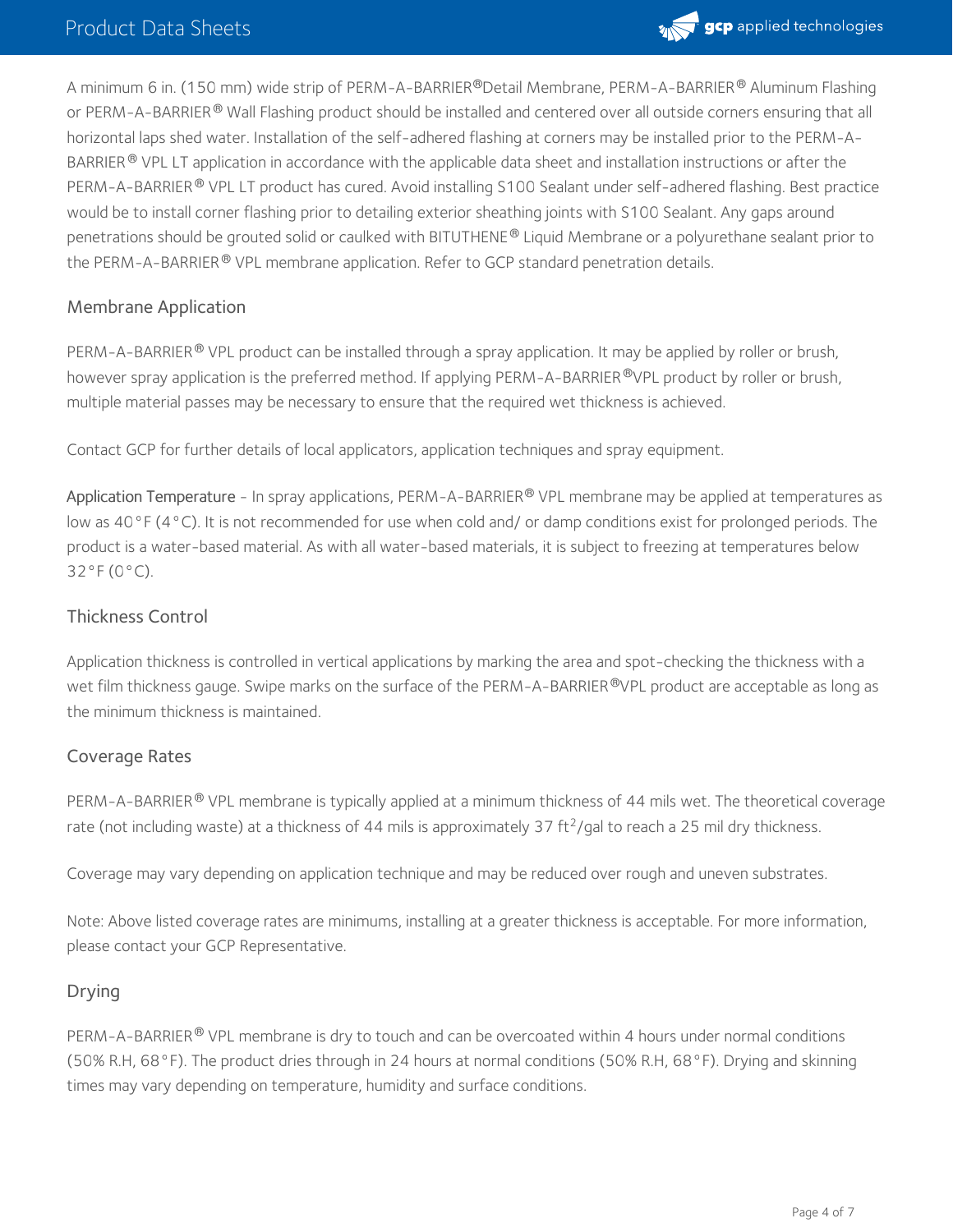

#### Application of Insulation and Finishes

PERM-A-BARRIER® VPL membrane is not suitable for permanent exposure. Insulation boards may be installed after the product has fully cured. If the insulation or exterior finish cannot be applied within 6 months of the product application, some form of temporary protection (such as tarpaulins) should be used to protect the product from the effects of sunlight. Installation of insulation boards can be accomplished by using compatible mechanical fasteners or, solvent free insulation adhesive.

## Cleaning

Tools and equipment are most effectively cleaned using a damp cloth and removing material as soon as possible to prevent curing on tools and equipment. For short shutdown periods, material can remain in the lines and equipment. Material should not be left in the lines for any period of time if temperatures are expected to drop below 40°F (4°C). For long-term storage, thoroughly flush the entire system with water and then purge with PROCOR  $^\circ$  Flushing Oil.  $\,$ Good preventative maintenance will lengthen the life of the pumps.

## Storage and Handling

PERM-A-BARRIER® VPL membrane should be stored under cover in original sealed containers above 40°F (4°C) and below 90°F (35°C). The shelf life is 9 months in unopened containers.

Store opened containers with plastic protective liner covering the material.

## Limitations

PERM-A-BARRIER® VPL should not be used in areas where it will be permanently exposed to sunlight, weather or traffic. Maximum UV exposure period is 6 months. For indirect or intermittent UV exposure applications, refer to PERM-A-BARRIER® VPL50RS UV Stable.

Do not apply the product in wet weather. It should not be applied if rain or temperatures below 40°F (4°C) are expected within 24 hrs. For applications below 40°F (4°C), refer to PERM-A-BARRIER® VPL LT.

PERM-A-BARRIER® VPL membrane should be kept from freezing as it is subject to freezing at temperatures below 32°F (0°C).

PERM-A-BARRIER® VPL has a maximum in-service temperature of 160°F (71.1°C).

## Physical Properties

| <b>PROPERTY</b>          | <b>TYPICAL VALUE</b>                | <b>TEST METHOD</b> |
|--------------------------|-------------------------------------|--------------------|
| Color                    | Green                               |                    |
| Thickness                | 44Mils wet film<br>25 Mils dry film |                    |
| Solids content by volume | 59% (approx.)                       |                    |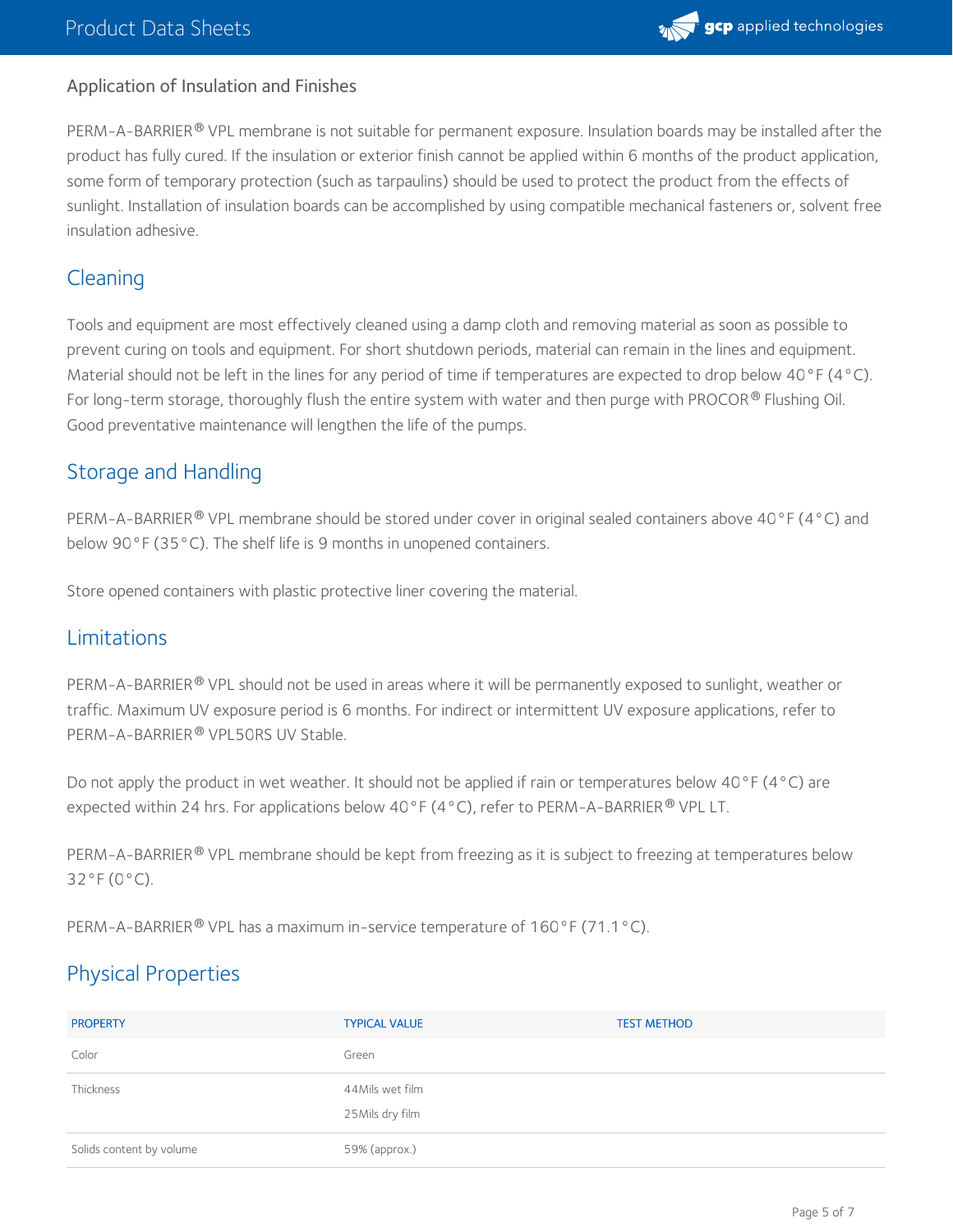

| Drying time @ 50% R.H., 68°F1                                         | 4 hours - tack free                                                     |                     |
|-----------------------------------------------------------------------|-------------------------------------------------------------------------|---------------------|
|                                                                       | 24 hours - fully dry                                                    |                     |
| Water resistance of in-place membrane                                 | Pass                                                                    | ASTM E331           |
| Air permeance                                                         | <0.0001 cfm/ft <sup>2</sup> @ 75 Pa                                     | <b>ASTM E2178</b>   |
| Assembly air permeance                                                | Pass                                                                    | <b>ASTM E2357</b>   |
| Water vapor transmission                                              | 20 perms                                                                | ASTM E96 - Method B |
| Pull adhesion to glass-mat faced gypsum sheathing <sup>2</sup> 30 psi |                                                                         | <b>ASTM D4541</b>   |
| Pull adhesion to concrete                                             | 100 psi                                                                 | ASTM D4541          |
| Tensile strength                                                      | 110 psi                                                                 | ASTM D412 - Die C   |
| Elongation                                                            | 250%                                                                    | ASTM D412 - Die C   |
| Nail sealability                                                      | Pass                                                                    | <b>ASTM D1970</b>   |
| Low temperature flexibility                                           | Pass at -20°F (-29°C)                                                   | ASTM D1970          |
| Wall assembly fire test                                               | Pass as part of various wall assemblies with foam<br>plastic insulation | <b>NFPA 285</b>     |

#### ICC-ES AC 212 Acceptance Criteria For Water-Resistive Coatings used as Water-Resistive Barriers over Exterior Sheathing

| Structural                            | Pass - No cracking within the field of the panel or at ASTM E1233 Procedure A<br>the substrate joints |           |
|---------------------------------------|-------------------------------------------------------------------------------------------------------|-----------|
| Racking                               | Pass - No cracking within the field of the panel or at ASTM E72<br>the substrate joints               |           |
| Restrained environmental cycling test | Pass - No cracking within the field of the panel or at ICC-ES AC 212<br>the substrate joints          |           |
| Water penetration testing             | Pass - No water penetration at the sheathing joints<br>at the backside of the panel                   | ASTM E331 |
| Freeze-thaw                           | Pass - No sign of deleterious effects after 10 cycles ASTM E2485 - Method B                           |           |

#### Footnotes:

1. Drying and skinning times may vary depending on temperature, humidity and surface conditions.

2. Failure occurs when glass facing pulls away from gypsum core.

Finished and exposed surfaces should be protected from overspray. PERM-A-BARRIER® VPL membrane should not be used in waterproofing applications in hydrostatic condition

PERM-A-BARRIER® VPL membrane is not compatible with petroleum solvents, fuels and oils, materials containing creosote, pentachlorophenol or linseed oil.